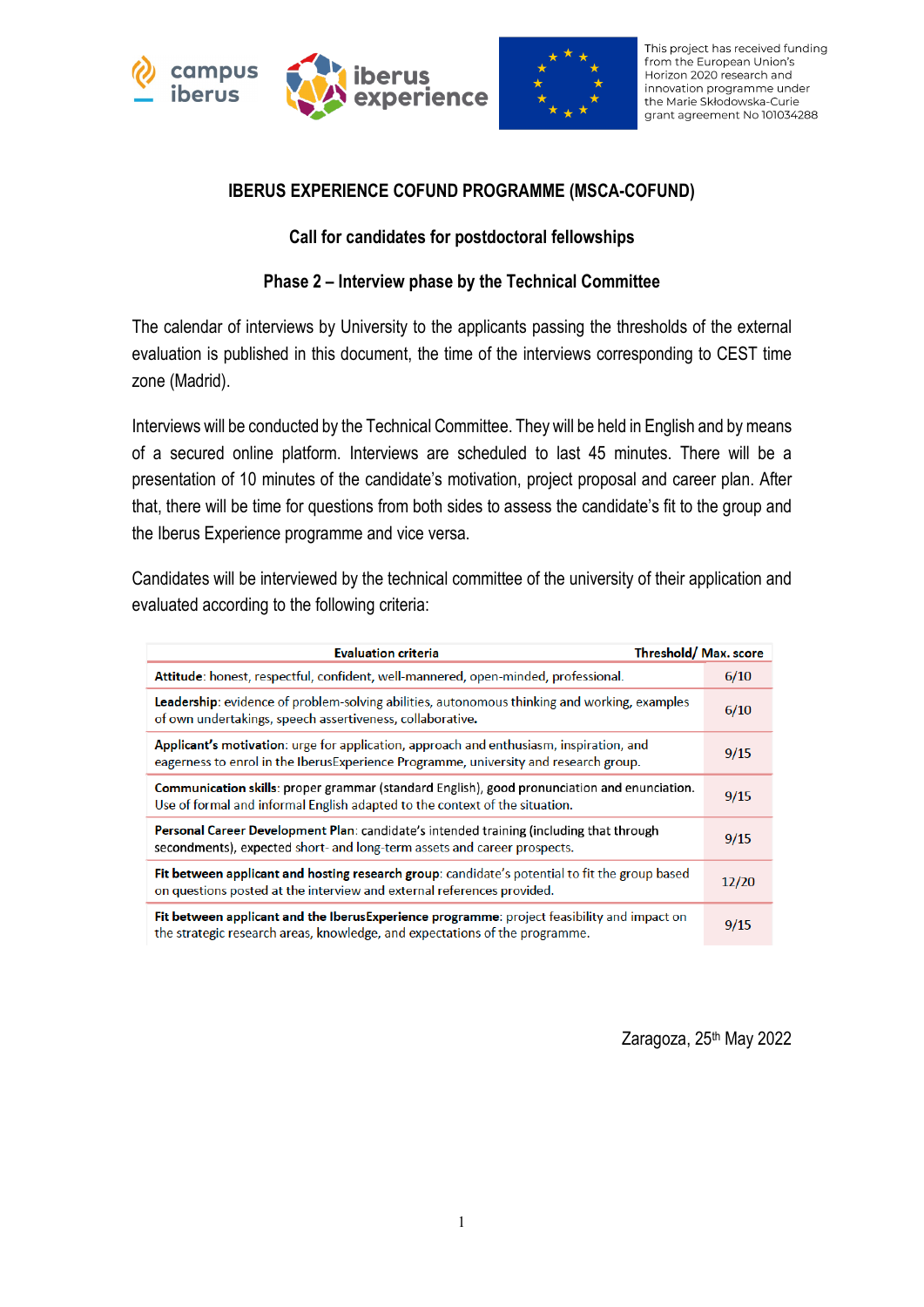





This project has received funding<br>from the European Union's Horizon 2020 research and indizon zozo research and<br>innovation programme under<br>the Marie Skłodowska-Curie<br>grant agreement No 101034288

#### **ANNEX I – UNIVERSITY OF ZARAGOZA INTERVIEWS**

|                | <b>NAME</b>            | <b>SURNAME</b>           | <b>SUPERVISOR</b>      | TIME  | <b>DAY</b>           |
|----------------|------------------------|--------------------------|------------------------|-------|----------------------|
| $\mathbf{1}$   | <b>UMESH</b>           | <b>PATIL</b>             | Luis Moreno            | 9:00  |                      |
| $\overline{2}$ | <b>ACHILLE PARFAIT</b> | <b>NWAKIBAN ATCHAN</b>   | Luis Moreno            | 9:45  |                      |
| 3              | <b>IBRAHIM</b>         | <b>KHALIFA</b>           | Luis Moreno            | 14:15 | 30 <sup>th</sup> May |
| 4              | <b>PRISCILA</b>        | <b>BARCELLOS</b>         | Luis Moreno            | 15:00 |                      |
| 5              | <b>KARINA</b>          | ARELLANO AYALA           | Luis Moreno            | 15:45 |                      |
| 6              | <b>ANA MARIA</b>       | <b>RUA IBARZ</b>         | Martín Resano          | 16:30 |                      |
| $\overline{7}$ | <b>CORINNA</b>         | SALOMON                  | Francisco Beltrán      | 9:00  |                      |
| 8              | KAZI                   | <b>HOQUE</b>             | Luis Moreno            | 9:45  |                      |
| 9              | DANIEL M. GASTON       | <b>REGIART</b>           | Javier Galbán          | 10:30 |                      |
| 10             | <b>EDWIN</b>           | <b>MADIVOLI</b>          | Javier Galbán          | 11:45 | 6 <sup>th</sup> June |
| 11             | <b>ROBERTO</b>         | CASTRO MUNOZ             | Joaquín Coronas        | 12:30 |                      |
| 12             | <b>MARIA</b>           | <b>BATUECAS BATUECAS</b> | Francisco J. Fernandez | 15:45 |                      |
| 13             | <b>ASHWIN</b>          | <b>AMBROSE</b>           | Marta Haro             | 9:00  |                      |
| 14             | <b>HESAMODDIN</b>      | RABIEE                   | Marta Haro             | 9:45  |                      |
| 15             | SANA                   | <b>ULLAH</b>             | María Bernechea        | 10:30 |                      |
| 16             | <b>NAEIMEH</b>         | <b>TORABIMIRZAEI</b>     | María Bernechea        | 11:45 |                      |
| 17             | <b>SURESH</b>          | <b>CHEVURI</b>           | María Bernechea        | 12:30 | 8 <sup>th</sup> June |
| 18             | <b>SURESH</b>          | <b>CHEVURI</b>           | Emilio J. Juarez-Pérez | 13:15 |                      |
| 19             | SANA                   | <b>ULLAH</b>             | Emilio J. Juarez-Pérez | 15:00 |                      |
| 20             | <b>MEDET</b>           | <b>ZHUKUSH</b>           | Emilio J. Juarez-Pérez | 15:45 |                      |
| 21             | <b>KARTHICK</b>        | <b>SEKAR</b>             | Emilio J. Juarez-Pérez | 16:30 |                      |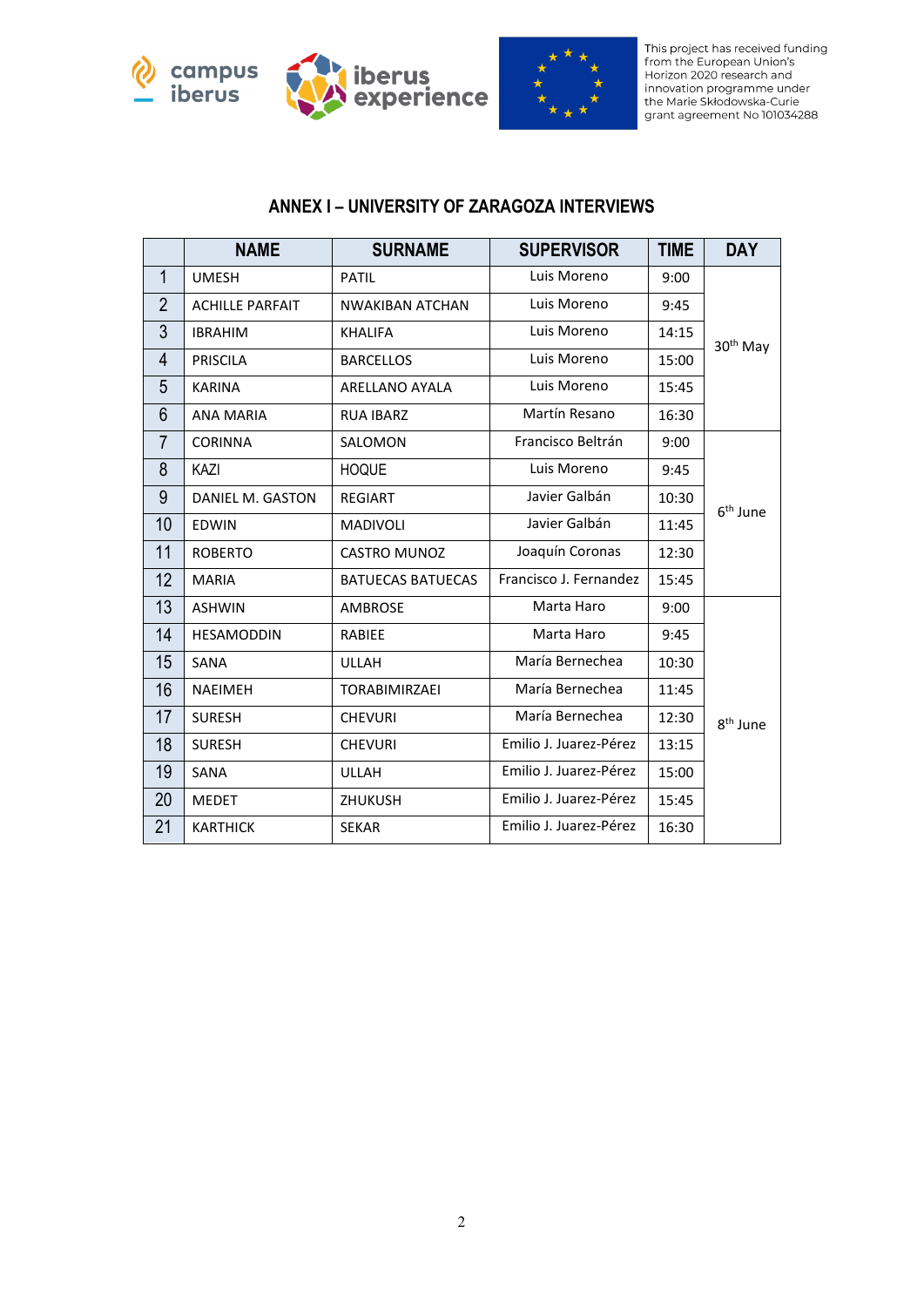



This project has received funding<br>from the European Union's<br>Horizon 2020 research and indizon zozo research and<br>innovation programme under<br>the Marie Skłodowska-Curie<br>grant agreement No 101034288

## **ANNEX II – PUBLIC UNIVERSITY OF NAVARRE INTERVIEWS**

|                | <b>NAME</b>           | <b>SURNAME</b>        | <b>SUPERVISOR</b> | <b>TIME</b> | <b>DAY</b>           |
|----------------|-----------------------|-----------------------|-------------------|-------------|----------------------|
| $\mathbf{1}$   | <b>CRISTINA</b>       | YEPES JULIÁ           | Iñigo Ederra      | 9:00        |                      |
| $\overline{2}$ | SYED IMRAN HUSSAIN    | <b>SHAH</b>           | Iñigo Ederra      | 9:45        |                      |
| 3              | <b>ANAND</b>          | <b>SHRIVASTAV</b>     | Ignacio Matias    | 10:30       |                      |
| 4              | YOGENDRA KUMAR        | <b>AWASTHI</b>        | Ignacio Matias    | 11:45       | 3rd June             |
| 5              | <b>SUMEDHA NITIN</b>  | <b>PRABHU</b>         | Ignacio Matias    | 12:30       |                      |
| 6              | <b>REZA</b>           | <b>GHANBARI</b>       | Antonio Gil       | 13:15       |                      |
| $\overline{7}$ | <b>BOYOM TATCHEMO</b> | <b>FRANCK WILLIAM</b> | Antonio Gil       | 15:00       |                      |
| 8              | SURESH VIDYASAGAR     | <b>CHEVURI</b>        | Antonio Gil       | 15:45       |                      |
| 9              | <b>TRUNG ANH</b>      | TRIEU                 | Iñigo Lasa        | 9:00        |                      |
| 10             | <b>IVAN</b>           | <b>JAUREGUI</b>       | Cesar Arrese-Igor | 9:45        |                      |
| 11             | <b>JORGE ESAU</b>     | <b>SOLIS MIRANDA</b>  | Cesar Arrese-Igor | 10:30       |                      |
| 12             | <b>IZZAH</b>          | <b>SHAHID</b>         | Cesar Arrese-Igor | 11:45       | 8 <sup>th</sup> June |
| 13             | <b>OZEDE NICHOLAS</b> | <b>IGIEHON</b>        | Cesar Arrese-Igor | 12:30       |                      |
| 14             | LUCAS GABRIEL         | CASTELLANI            | Cesar Arrese-Igor | 13:15       |                      |
| 15             | <b>CHANDAN KUMAR</b>  | <b>GAUTAM</b>         | Cesar Arrese-Igor | 15:00       |                      |
| 16             | <b>PRIYA</b>          | <b>SINGH</b>          | Cesar Arrese-Igor | 15:45       |                      |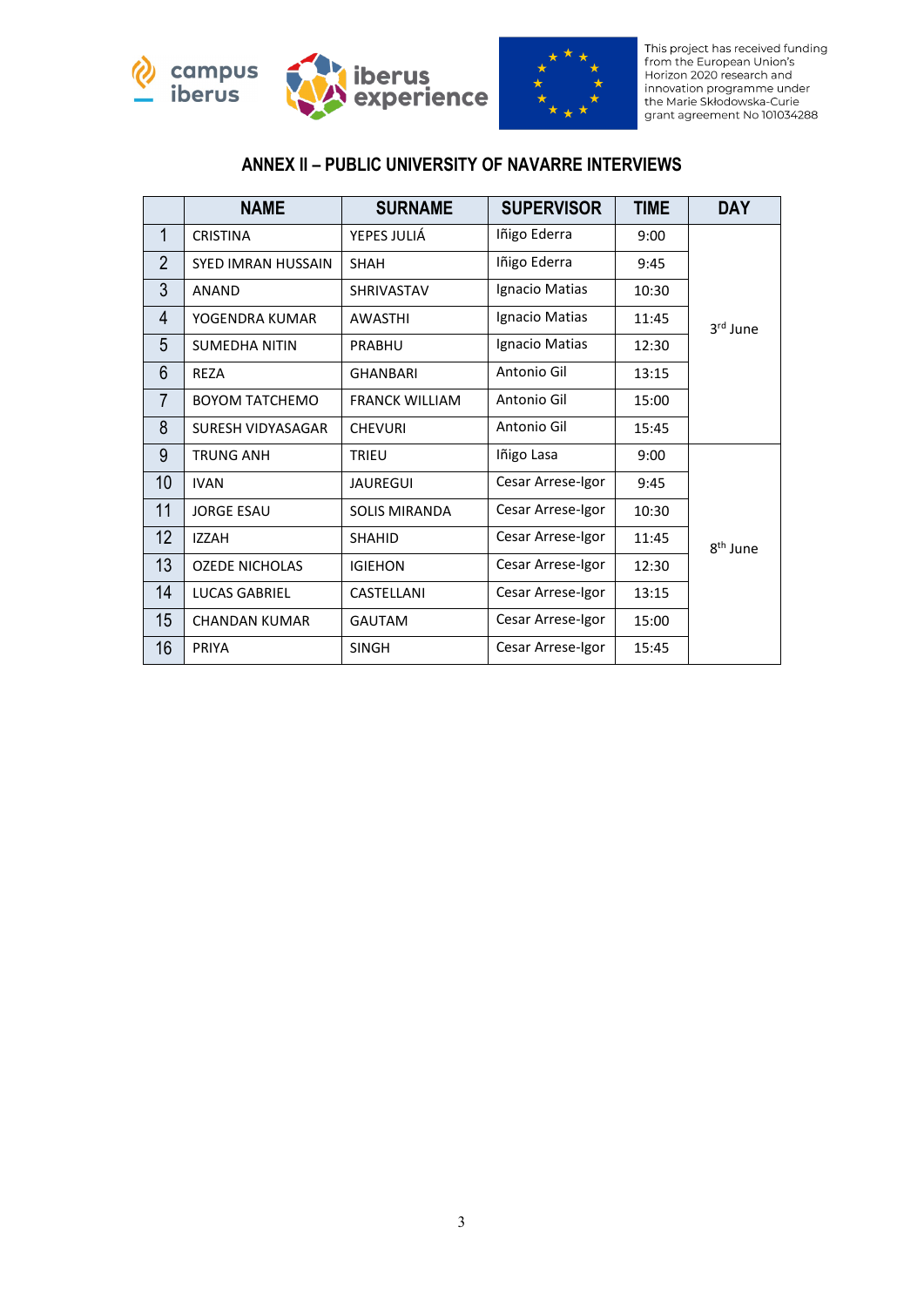





This project has received funding<br>from the European Union's Horizon 2020 research and indizon zozo research and<br>innovation programme under<br>the Marie Skłodowska-Curie<br>grant agreement No 101034288

## **ANNEX III – UNIVERSITY OF LLEIDA INTERVIEWS**

|                | <b>NAME</b>           | <b>SURNAME</b>        | <b>SUPERVISOR</b> | <b>TIME</b> | <b>DAY</b>            |
|----------------|-----------------------|-----------------------|-------------------|-------------|-----------------------|
| $\mathbf{1}$   | <b>MEHRAB</b>         | <b>MADHOUSHI</b>      | Luisa F. Cabeza   | 9:00        |                       |
| $\overline{2}$ | LEONARDO              | RODRIGUEZ URREGO      | Luisa F. Cabeza   | 9:45        |                       |
| $\overline{3}$ | <b>CHIBUEZE</b>       | ACHI                  | Luisa F. Cabeza   | 10:30       | 24 <sup>th</sup> May  |
| $\overline{4}$ | <b>JOSE RUBEN</b>     | SICCHAR VILCHEZ       | César Fernández   | 11:45       |                       |
| 5              | <b>IBRAHIM</b>        | <b>KHALIFA</b>        | Robert Soliva     | 12:30       |                       |
| $6\phantom{1}$ | SAQIB                 | <b>GULZAR</b>         | Robert Soliva     | 13:15       |                       |
| $\overline{7}$ | <b>LAUREN NOZOMI</b>  | <b>MARQUES YABUKI</b> | Josep Galceran    | 9:00        |                       |
| 8              | <b>JOSÉ LUIS</b>      | <b>RIVERA PARRA</b>   | Sergio de Miguel  | 9:45        |                       |
| 9              | <b>AUNG</b>           | TUN OO                | Sergio de Miguel  | 10:30       |                       |
| 10             | H. UR REHMAN          | <b>HAFEEZ</b>         | Gustavo A. Slafer | 11:45       |                       |
| 11             | <b>SANTIAGO</b>       | TAMAGNO               | Gustavo A. Slafer | 12:30       | 31 <sup>st</sup> May  |
| 12             | <b>HAYTHAM</b>        | <b>MOHAMED SALEM</b>  | Jordi Recasens    | 13:15       |                       |
| 13             | AHMED                 | ELGHARABLY            | Josep Galceran    | 15:00       |                       |
| 14             | PU                    | XIA                   | Diego Arango      | 15:45       |                       |
| 15             | <b>MARIANA</b>        | <b>KLUGE</b>          | Jonàs Oliva       | 9:00        |                       |
| 16             | CARMEN                | <b>GALAN ACEDO</b>    | Jonàs Oliva       | 9:45        |                       |
| 17             | <b>VIVIAN ANDREA</b>  | RINCON FLOREZ         | Jonàs Oliva       | 10:30       |                       |
| 18             | <b>DUCCIO</b>         | <b>MIGLIORINI</b>     | Jonàs Oliva       | 11:45       |                       |
| 19             | <b>CRISTINA</b>       | <b>VIEITES BLANCO</b> | Jonàs Oliva       | 12:30       | $8^{\text{th}}$ June  |
| 20             | <b>MIGUEL</b>         | NEMESIO GORRIZ        | Jonàs Oliva       | 13:15       |                       |
| 21             | <b>MOSLEM</b>         | SABAGHI               | Robert Soliva     | 14:30       |                       |
| 22             | <b>JAKOB</b>          | LESKOVEC              | Robert Soliva     | 15:45       |                       |
| 23             | JOAN OÑATE            | <b>NARCISO</b>        | Robert Soliva     | 16:30       |                       |
| 24             | MARÍA VICTORIA        | <b>AVILES</b>         | Robert Soliva     | 16:45       |                       |
| 25             | <b>CARLOS ALBERTO</b> | MANASSERO             | Robert Soliva     | 17:30       |                       |
| 26             | <b>UMESH</b>          | <b>PATIL</b>          | Robert Soliva     | 13:45       |                       |
| 27             | MOHAMMAD              | <b>MOLAVEISI</b>      | Robert Soliva     | 14:30       | 13 <sup>th</sup> June |
| 28             | <b>ILYES</b>          | <b>DAMMAK</b>         | Robert Soliva     | 15:15       |                       |